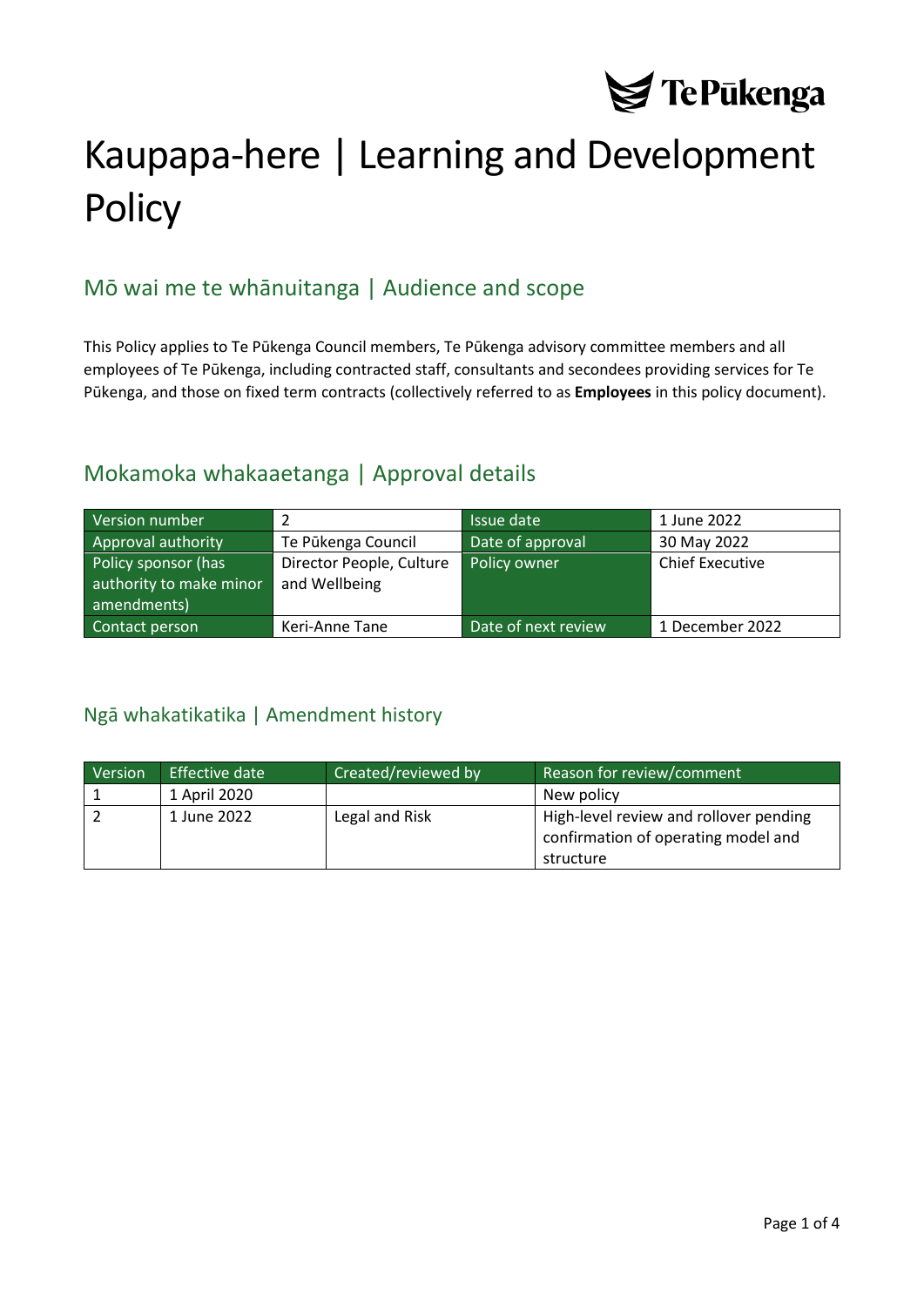

# Ngā Ihirangi | Table of Contents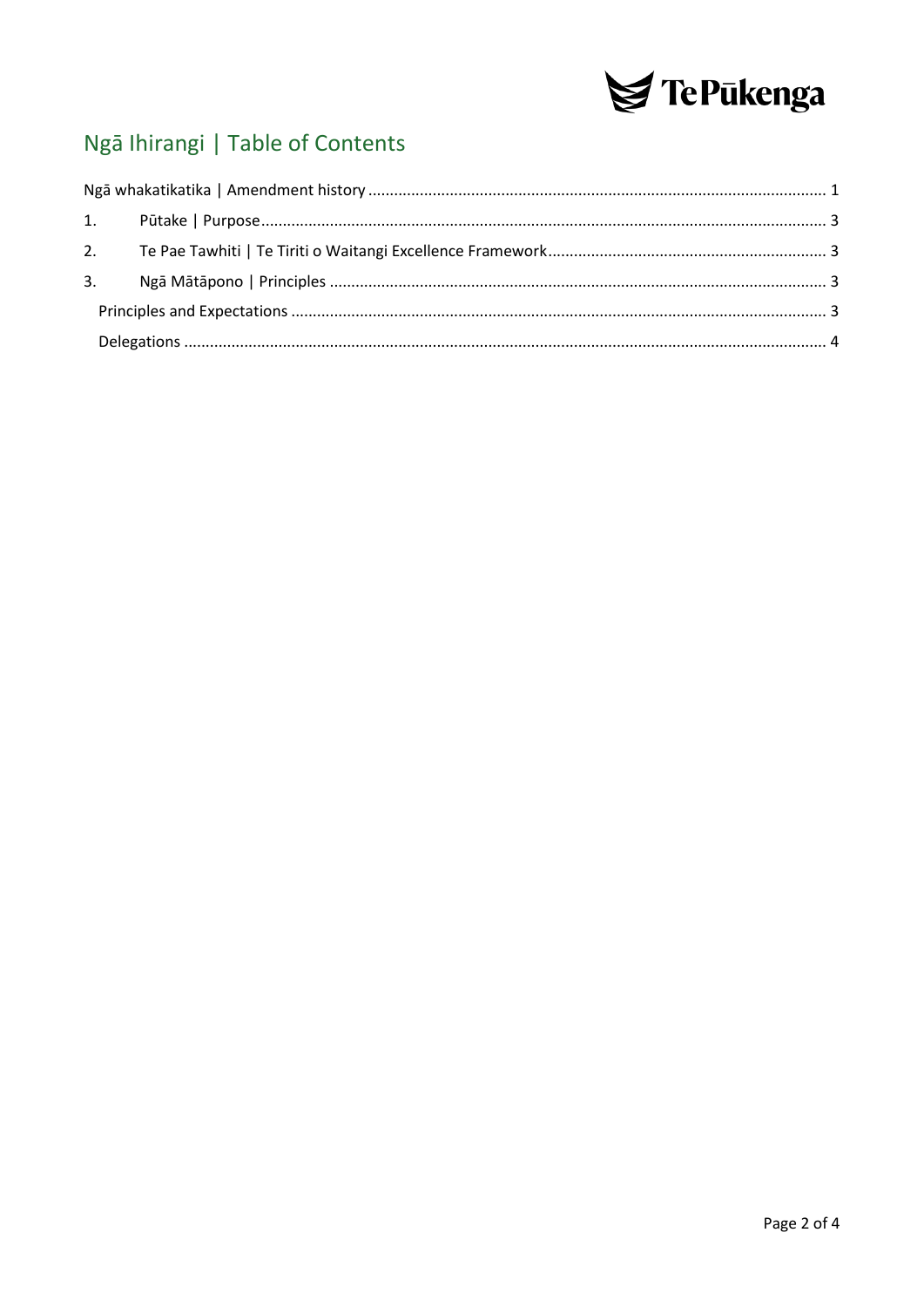

## **Kaupapa-here | Learning and Development Policy**

#### <span id="page-2-0"></span>1. Pūtake | Purpose

The purpose of this policy is to continually expand the knowledge and skills of all employees. Te Pūkenga aims to continue to build organisational capability through the development of employees and ensure that Te Pūkenga is a learning organisation.

#### <span id="page-2-1"></span>2. Te Pae Tawhiti | Te Tiriti o Waitangi Excellence Framework

The Council of Te Pūkenga acknowledges that this Policy has been adopted while there is ongoing work being carried out to consider how Te Pae Tawhiti - Te Tiriti o Waitangi Excellence Framework should be fully embedded in the Policy. The Council notes that Te Pūkenga is still on its transition journey and, as it matures, this Policy and others will be reviewed to ensure they align with the new Operating Model and reflect Te Pae Tawhiti best practice.

#### <span id="page-2-3"></span><span id="page-2-2"></span>3. Ngā Mātāpono | Principles

#### Principles and Expectations

- 3.1. Te Pūkenga is committed to providing appropriate learning and development opportunities to all employees in order to support high performance in their current role and prepare them for future opportunities.
- 3.2. Learning and development may be focused on the specific technical requirements of an employee's role (for example, through coaching), more general business-based skills (such as the use of software or presentation skills) or developmental needs (such as leadership skills).
- 3.3. This will either be on the job, through informal coaching and instruction, or through formal courses and events with external providers.
- 3.4. All learning and development activities are expected to consider the following principles:
	- a) Specific skills or knowledge necessary for the future advancement of the employee within their current role, or within Te Pūkenga, will be the focus for learning and development activities.
	- b) Learning and Development activities must be aligned to, and documented in, the performance planning and review process.
	- c) An organisational focus of Te Pūkenga is continuing to build capability, therefore the importance of ongoing learning and development is recognised.
	- d) L&D activities will support and align to Te Pūkenga strategic direction and/or departmental business plans.